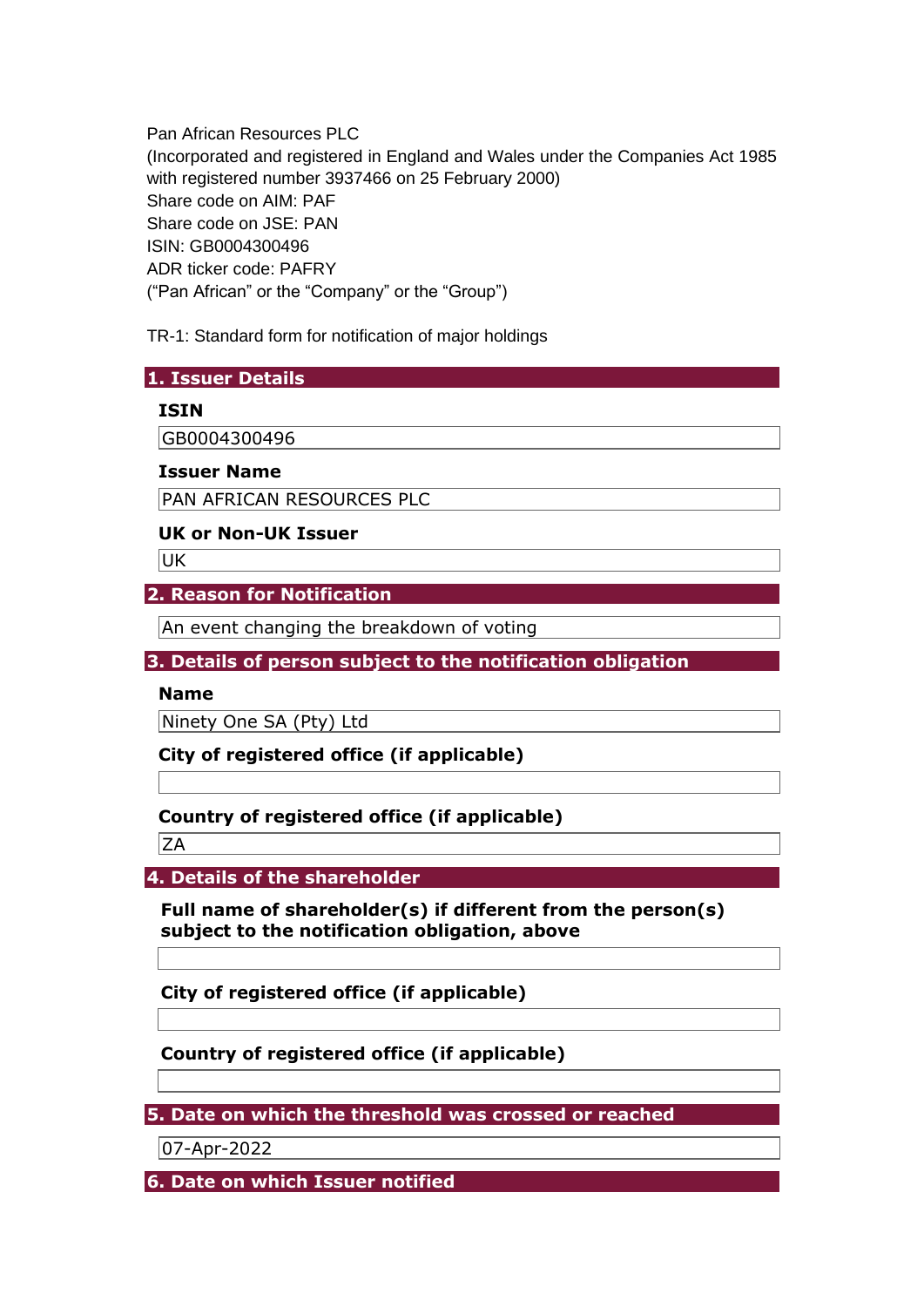### 08-Apr-2022

#### **7. Total positions of person(s) subject to the notification obligation**

|                                                                                             | % of voting<br>rights attached<br>to shares (total<br>of $8.A$ ) | % of voting<br>rights through<br>financial<br>instruments<br>(total of 8.B $1 +$<br>8.B 2) | <b>Total of both</b><br>in $% (8.A + )$<br>8.B) | <b>Total number of</b><br>voting rights held<br>in issuer |
|---------------------------------------------------------------------------------------------|------------------------------------------------------------------|--------------------------------------------------------------------------------------------|-------------------------------------------------|-----------------------------------------------------------|
| Resulting<br>situation on<br>the date on<br>which<br>threshold was<br>crossed or<br>reached | 5.218600                                                         | 0.000000                                                                                   | 5.218600                                        | 100609367                                                 |
| Position of<br>previous<br>notification (if<br>applicable)                                  | 4.987500                                                         | 0.000000                                                                                   | 4.987500                                        |                                                           |

#### **8. Notified details of the resulting situation on the date on which the threshold was crossed or reached**

#### **8A. Voting rights attached to shares**

| <b>Class/Type of</b><br>shares ISIN<br>code(if possible) | Number of<br>direct voting<br>rights<br>(DTR5.1) | Number of indirect<br>voting rights<br>(DTR5.2.1) | % of direct voting<br>rights (DTR5.1) | $\%$ of indirect<br>voting rights<br>(DTR5.2.1) |
|----------------------------------------------------------|--------------------------------------------------|---------------------------------------------------|---------------------------------------|-------------------------------------------------|
| GB0004300496                                             |                                                  | 100609367                                         | 0.000000                              | 5.218600                                        |
| Sub Total 8.A                                            | 100609367                                        |                                                   | 5.218600%                             |                                                 |

#### **8B1. Financial Instruments according to (DTR5.3.1R.(1) (a))**

| <b>Type of financial</b><br>instrument | date | period | Number of voting rights that<br><b>Expiration Exercise/conversion <math>\vert</math> may be acquired if the</b><br>linstrument is<br>exercised/converted | $\%$ of<br>votina<br>riahts |
|----------------------------------------|------|--------|----------------------------------------------------------------------------------------------------------------------------------------------------------|-----------------------------|
| Sub Total 8.B1                         |      |        |                                                                                                                                                          |                             |

### **8B2. Financial Instruments with similar economic effect according to (DTR5.3.1R.(1) (b))**

| <b>Type of</b><br>financial<br>instrument | <b>Expiration</b><br>date | Exercise/conversion<br>period | <b>Physical or cash</b><br>settlement | Number of<br>voting rights | $\%$ of<br>votina<br>riahts |
|-------------------------------------------|---------------------------|-------------------------------|---------------------------------------|----------------------------|-----------------------------|
| Sub Total 8.B2                            |                           |                               |                                       |                            |                             |

# **9. Information in relation to the person subject to the notification obligation**

2. Full chain of controlled undertakings through which the voting rights and/or the financial instruments are effectively held starting with the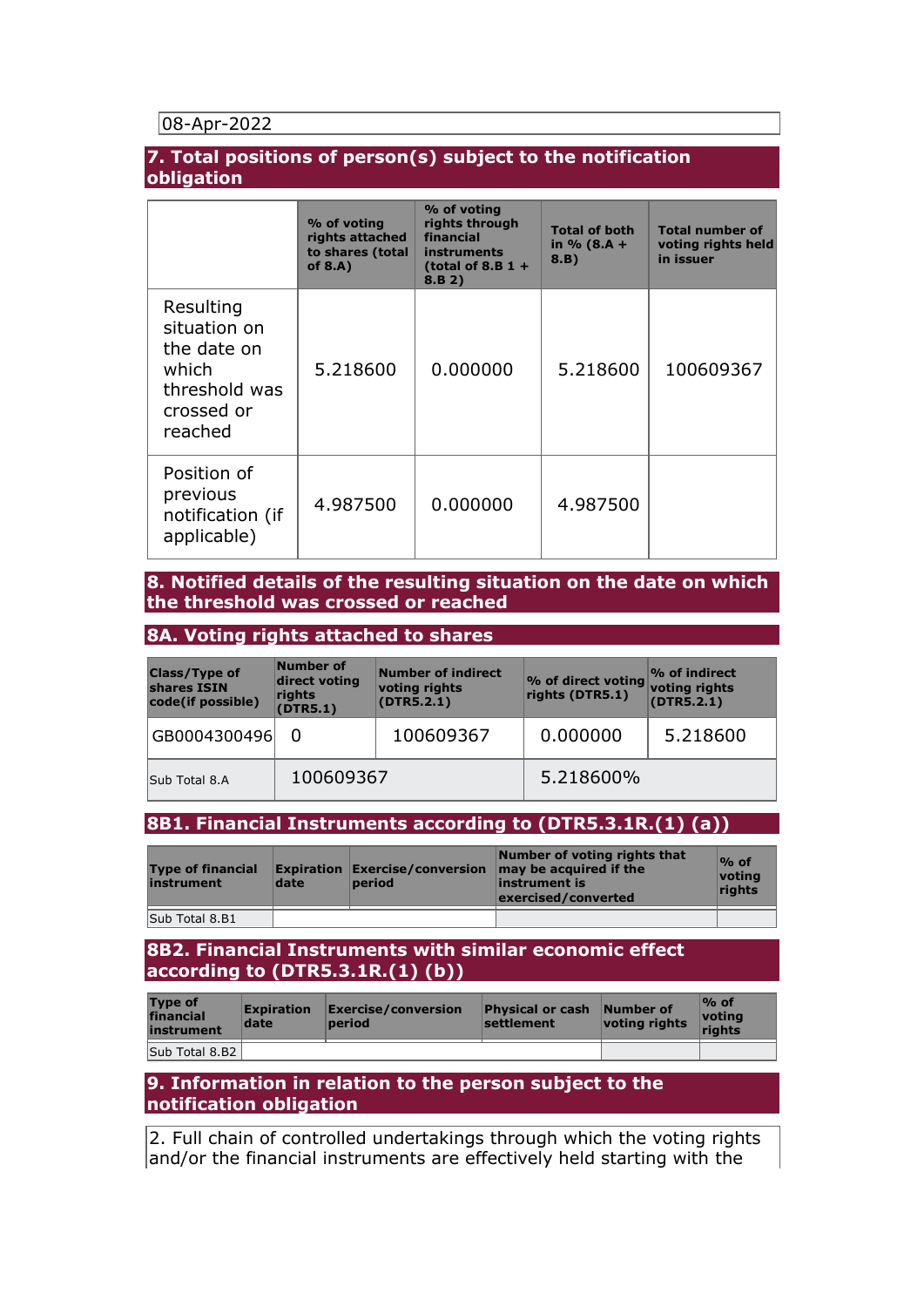ultimate controlling natural person or legal entities (please add additional rows as necessary)

| <b>Ultimate</b><br>controlling person              | Name of<br>controlled<br>undertaking         | % of voting rights<br>if it equals or is<br>higher than the<br>notifiable<br>threshold | % of voting rights<br>through financial<br>instruments if it<br>equals or is higher<br>than the notifiable<br>threshold | <b>Total of both if it</b><br>equals or is higher<br>than the notifiable<br>threshold |
|----------------------------------------------------|----------------------------------------------|----------------------------------------------------------------------------------------|-------------------------------------------------------------------------------------------------------------------------|---------------------------------------------------------------------------------------|
| Ninety One<br>Limited<br>(Chain 1)                 | Ninety<br>One.<br>Africa<br>(Pty)<br>Limited | 0.000000                                                                               | 0.000000                                                                                                                | 0.000000%                                                                             |
| Ninety One<br>Africa (Pty)<br>Limited<br>(Chain 1) | Ninety<br>One SA<br>(Pty)<br>Limited         | 5.218600                                                                               | 0.000000                                                                                                                | 5.218600%                                                                             |

### **10. In case of proxy voting**

**Name of the proxy holder** 

**The number and % of voting rights held** 

# **The date until which the voting rights will be held**

**11. Additional Information** 

**12. Date of Completion** 

08-Apr-2022

**13. Place Of Completion** 

London

Rosebank

11 April 2022

For further information on Pan African, please visit the Company's website at [www.panafricanresources.com](http://www.panafricanresources.com/)

Contact information